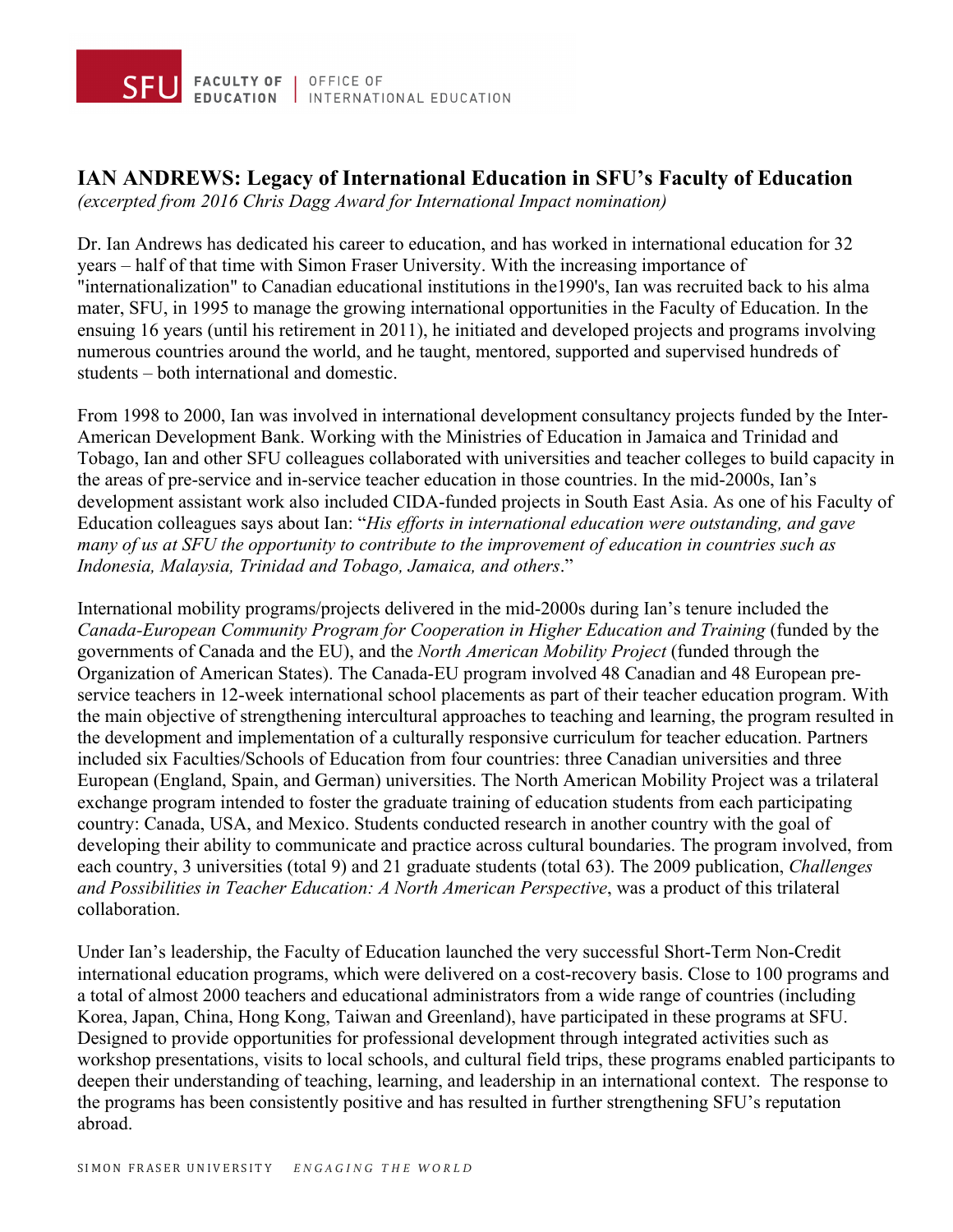During his tenure at SFU, Ian was responsible for creating several unique activities for engaging students internationally. One program that exemplifies Ian's outstanding contribution to international engagement at SFU is the award-winning International Teacher Education Module (ITEM), a component of the Professional Development Program which prepares students for completing a BC teaching certificate. The ITEM program was established by Ian in the late 1990's as a way of preparing student teachers for schools where diversity, global education, English-as-an-additional-language and intercultural communication had become integral parts of classroom life and the curriculum. Through the ITEM, groups of students have an opportunity to spend nine weeks abroad, taking part in seminars, teaching, and community activities designed to broaden their experience internationally. Notably, this was the first international practicum sanctioned by the BC College of Teachers. Since 1999, almost 700 student teachers have participated in the ITEM, through partnerships developed in countries such as Mexico, Trinidad and Tobago, China, India, and Mali. An impact assessment conducted on the ITEM 2015 cohort revealed quantitative and qualitative growth in intercultural competencies. Past participants often comment on the transformative experience of the ITEM, and how it has impacted their teaching practice. Recently the Faculty of Education received an email from the principal of an international school in Medellin, Colombia, who writes: "*I am an alumni of SFU's ITEM (International Teacher Education Module) with Paul Bishop and Ian Andrews in 2005 (Trinidad). It was an excellent experience and I draw on my learning at SFU every day. I thought of contacting SFU about our vacancy [for an experienced BC certified teacher]*."

In 2005, Ian was instrumental in developing the Master of Education in Teaching English as a Foreign Language, a full-time seventeen-month cohort-based program designed for students to develop their understanding of educational issues and practices specific to teaching English, while studying in a multicultural environment at SFU. This program was created in response the growing demand for teachers of English worldwide – particularly in China. While the earlier years of the program attracted Chines students almost exclusively, students now come from many different parts of the world including Korea, Japan, Taiwan, Singapore, Malaysia, Russia, Ukraine, Brazil, Iran, Saudi Arabia, the USA and Canada. Ten years later, the program has graduated more than 230 students and boasts an exceptionally high retention rate. Graduates of the program remember Ian as a welcoming and supportive mentor who helped guide them through their studies and life in Canada.

In the late 2000s, Ian also created an opportunity for a small cohort of professors from Indonesia to complete their doctoral degree at SFU. This was a special cohort arrangement negotiated with their home institution – an institution with which SFU's Faculty of Education had a long-standing relationship with. With much support from Ian and faculty colleagues, all six of the cohort successfully completed their PhD, with the last one graduating in 2015. They are now all back teaching at their home institution, but keep in regular contact with their supervisors and friends at SFU.

One of Ian's strengths was his ability to draw together talented personnel to carry out international projects and programs. He encouraged many of them to advance their studies and professional development, and engage in research on international education. Ian's active encouragement led to at least 16 masters degrees, and 7 doctoral degrees. He was an advocate for research, and was a founding Steering Committee member of the Centre for Research on International Education. As well, he served on many graduate student supervision committees, contributing his expertise and guiding students in their theses completion.

Beyond the development of international activities, former colleagues speak fondly of their experience of working with Ian: his ability to motivate and inspire others; the excellent staff morale he created through respect, teamwork, open communication, consultation and fun; his dignity, diplomacy, and compassion; and